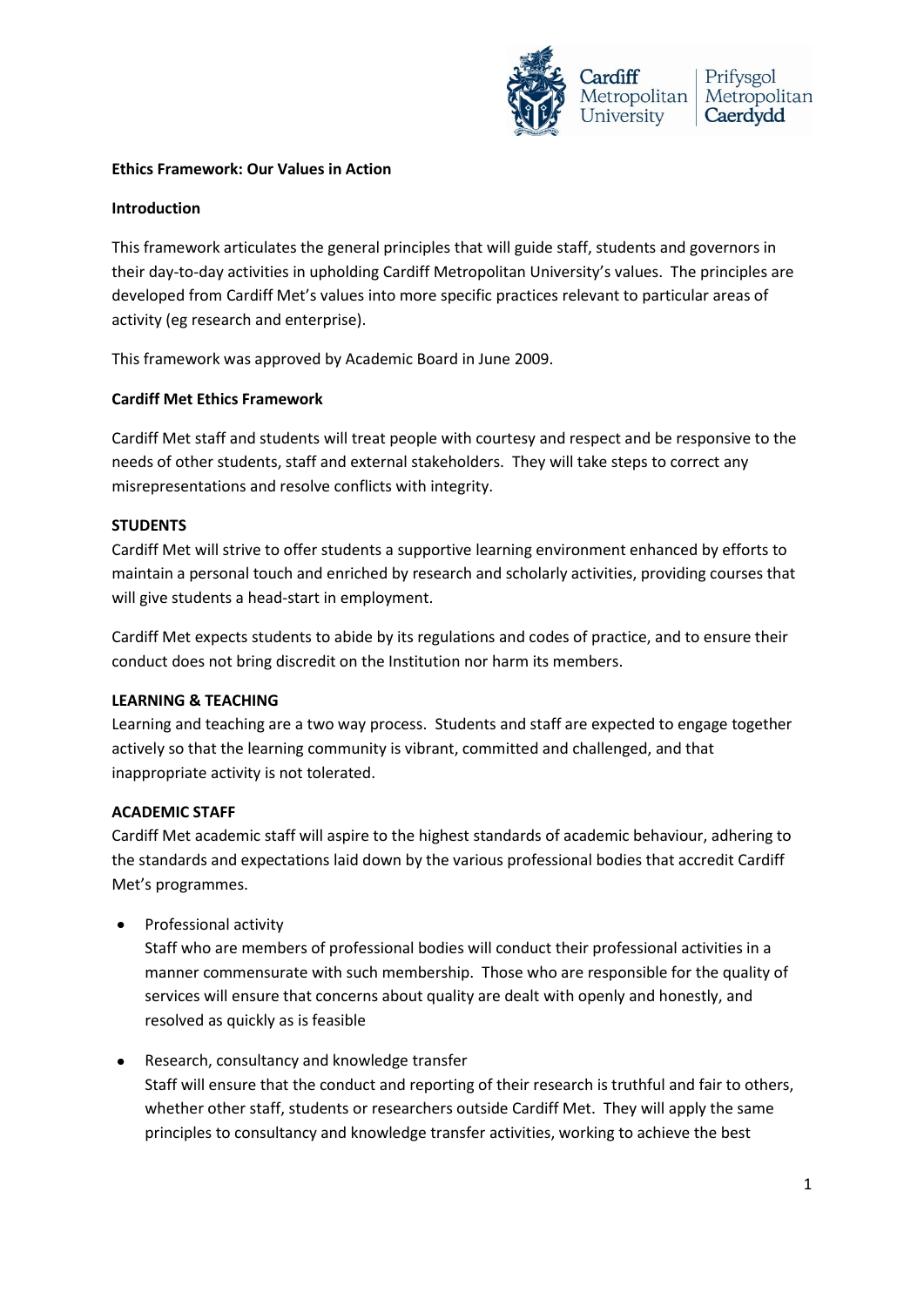

outcome for their clients, and additionally ensure that they respond to the needs of clients in a timely way.

# **COMMUNITY**

Cardiff Met will be a responsible neighbour. We share with the communities in which we work a common purpose to develop cultural, social and economic activity, and we will seek collaboration with community and commercial organisations that will contribute to this aim

Alumni, donors and sponsors Cardiff Met will only accept donations and sponsorship from individuals and organisations that we are proud to be associated with. We acknowledge that alumni and donors will support Cardiff Met because they trust us to carry out our mission, to be good stewards of their resources and to uphold rigorous standards of conduct.

Transparency, openness and responsiveness to alumni and donor concerns will be integral to our behaviour, and we will ensure that we are truthful in our communications. We will respect privacy concerns and expend funds consistent with donors' intent.

Academic Partnerships

We will ensure that the interests and reputation of all parties are respected and adequately protected, that developments of, or changes to, agreements will use mutually approved explicit procedures, involving all those who have a significant part to play in its implementation.

Business partners  $\bullet$ 

> Cardiff Met is committed to conducting its business in an ethical, legal and socially responsible manner and expects its business partners to share this commitment. Cardiff Met will not use business partners who fail to comply with the standards of professional and trade organisations and with the laws, regulations and published good practice relating to the environment, occupational health and safety, equality and diversity, employment practice and fair trade.

# **Implementation of the Ethics Framework**

In order to ensure that the values reflected by the Ethics Framework are maintained, when undertaking activities, staff, students and governors should ask themselves the following questions:

- Is the action legal?
- Is the action fair?  $\bullet$
- Will I be proud of it?
- Does it comply with Cardiff Met's values?
- What would other people think of it?
- Will it hurt, disadvantage or offend anyone?
- Do I think it is wrong?
- If you are not sure, ask until you are sure.